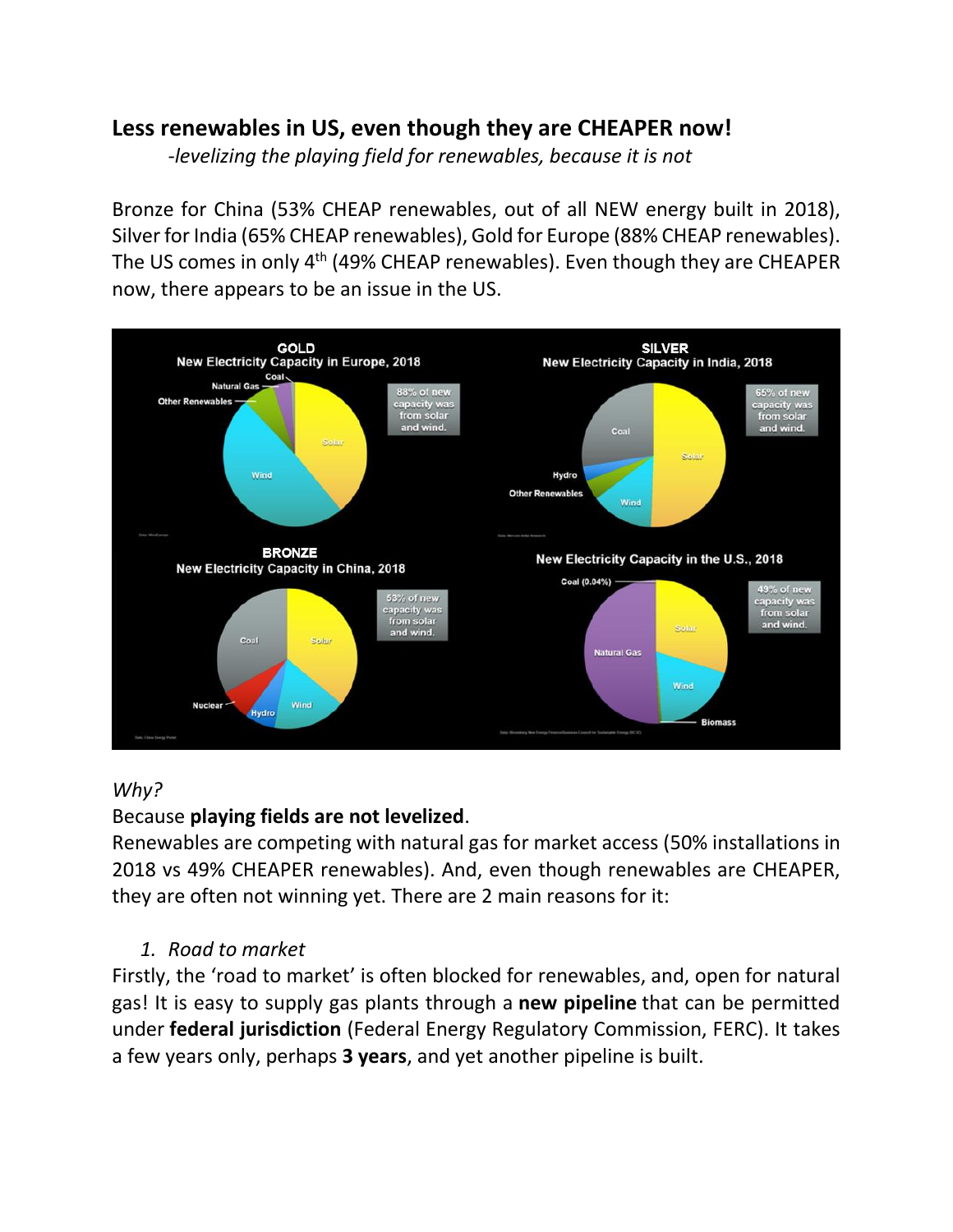For **wind & solar** however, the road to market is a **new transmission line** which is not under federal, but under several States' jurisdiction. It therefore takes **10-20 years**, i.e. forever, to get large scale transmission built. *Renewables are simply lacking the road to market*, that is being built for much more expensive natural gas plants so easily.

# *2. Wholesale market choices for all*

Secondly, Congress could free up power markets, i.e. direct the overseeing federal agency **FERC** to order **wholesale market choices FOR ALL**, i.e. throughout the country, and not just in half the country (the unregulated markets). With such wholesale market choices FOR ALL, each company could **choose** to buy cleaner AND CHEAPER renewable power. And they will!

How great is this?

And, quickly, you would not talk about another 1,000 MW in Georgia (as an example) with lots of fortune 500 companies wanting to buy clean AND CHEAP, but rather another 10,000 MW to satisfy industrial & customer demand for clean AND CHEAP renewables! This is a currently stranded investment of about \$10 billion for Georgia. Similar for many other States without whole sale market choices (mostly regulated markets).

# *A compromise – Open access & Choices for all*

If Congress cannot agree on federal jurisdiction for transmission lines, a compromise could be to direct FERC at the very least to open up existing powerline **right of ways (ROW)** for **OPEN ACCESS** to repower them. i.e. the right for all market participants to use and rebuild existing ROWs *through a FERC controlled permitting process*. This would possibly **fix the system** and lead to much greater installations of CHEAPER renewables in **half** the Country.

And, if you combine it with **wholesale market choices FOR ALL**, this double fix would lead to much greater installations of CHEAPER renewables in **all** the Country! We are talking about hundreds of billions of dollars of currently stranded investments into CHEAPER renewables that can save customers hundreds of billions as well!

### *Summary*

*LEVELIZE the playing field for CHEAP renewables (ROAD to market & wholesale MARKET CHOICES), and CHEAP will happen faster.*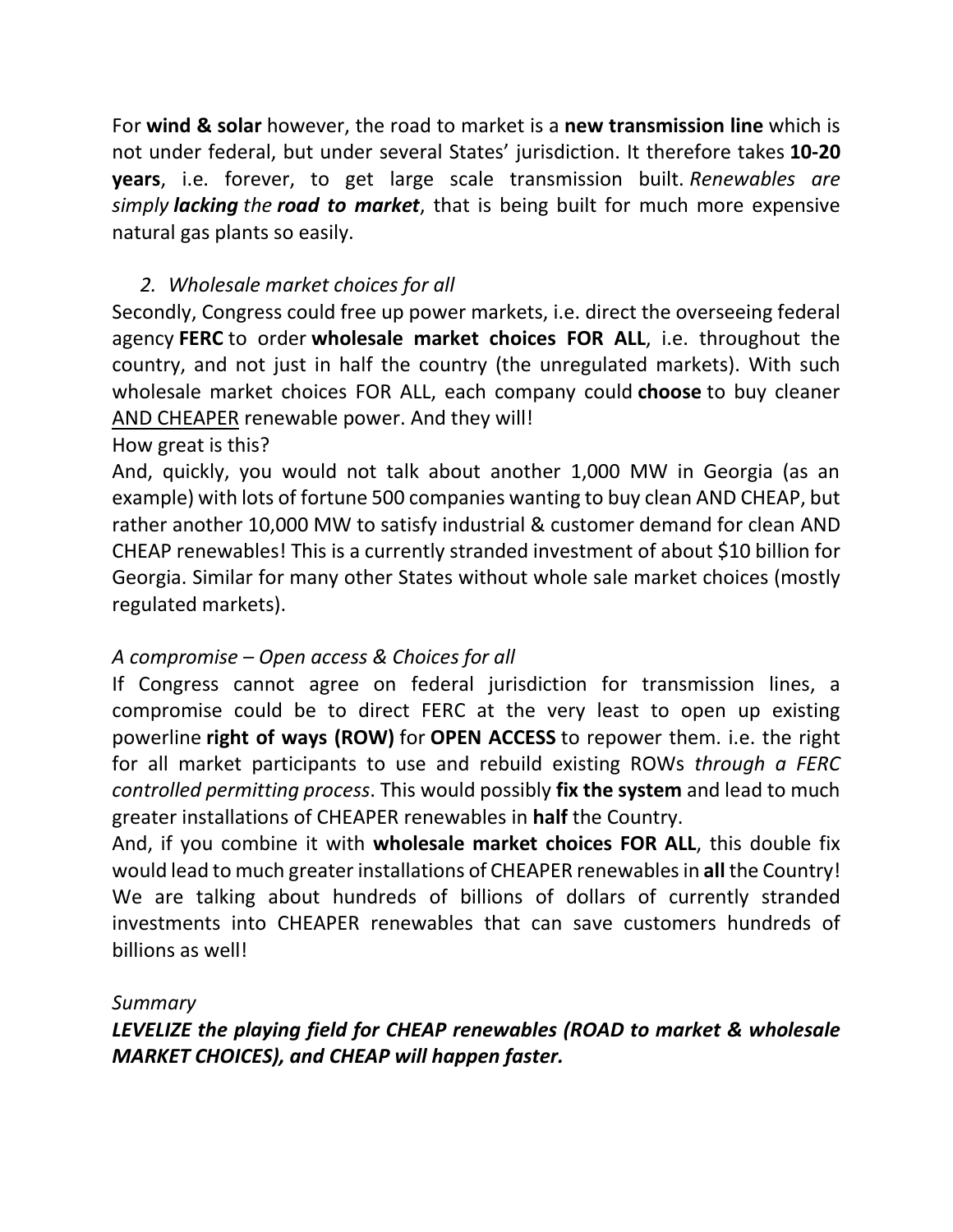## Dr. Ingo Stuckmann, Zero Emission Think Tank, LLC

#### References:

How much CHEAPER are renewables? Much CHEAPER - here is the data: